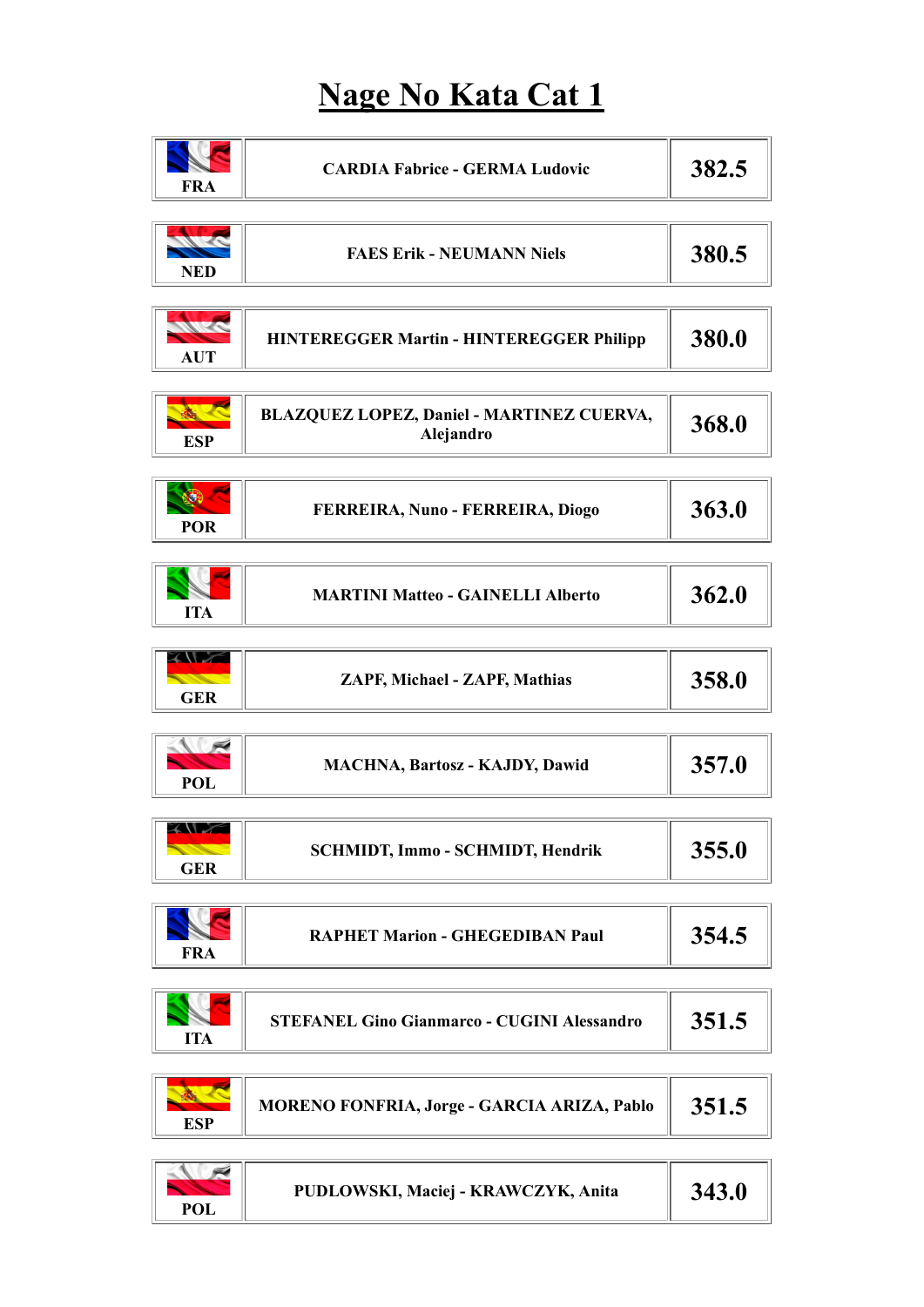### Nage No Kata Cat 2

| <b>ITA</b> | <b>COLLINI Mauro - RONDININI Tommaso</b>                              | 411.5 |
|------------|-----------------------------------------------------------------------|-------|
| <b>ITA</b> | <b>CESANA Stefano - CAMPANELLA Tommaso</b>                            | 399.5 |
| <b>FRA</b> | <b>GOULARD Cedric - CAILLARD Thomas</b>                               | 397.0 |
| <b>ESP</b> | <b>MARIN GOMEZ NIEVES, Antonio - AYALA</b><br><b>TORRADO, Eduardo</b> | 396.0 |
| <b>FRA</b> | FONTENY Thierry - ABELLAN Sylvain                                     | 381.5 |
| <b>ESP</b> | LOPEZ DE REGO FLORES, Guillermo - ANTOLIN<br><b>GARCIA</b> , Monica   | 371.0 |
| <b>UKR</b> | <b>STETSENKO Denys - KALCHENKO Dmytro</b>                             | 329.5 |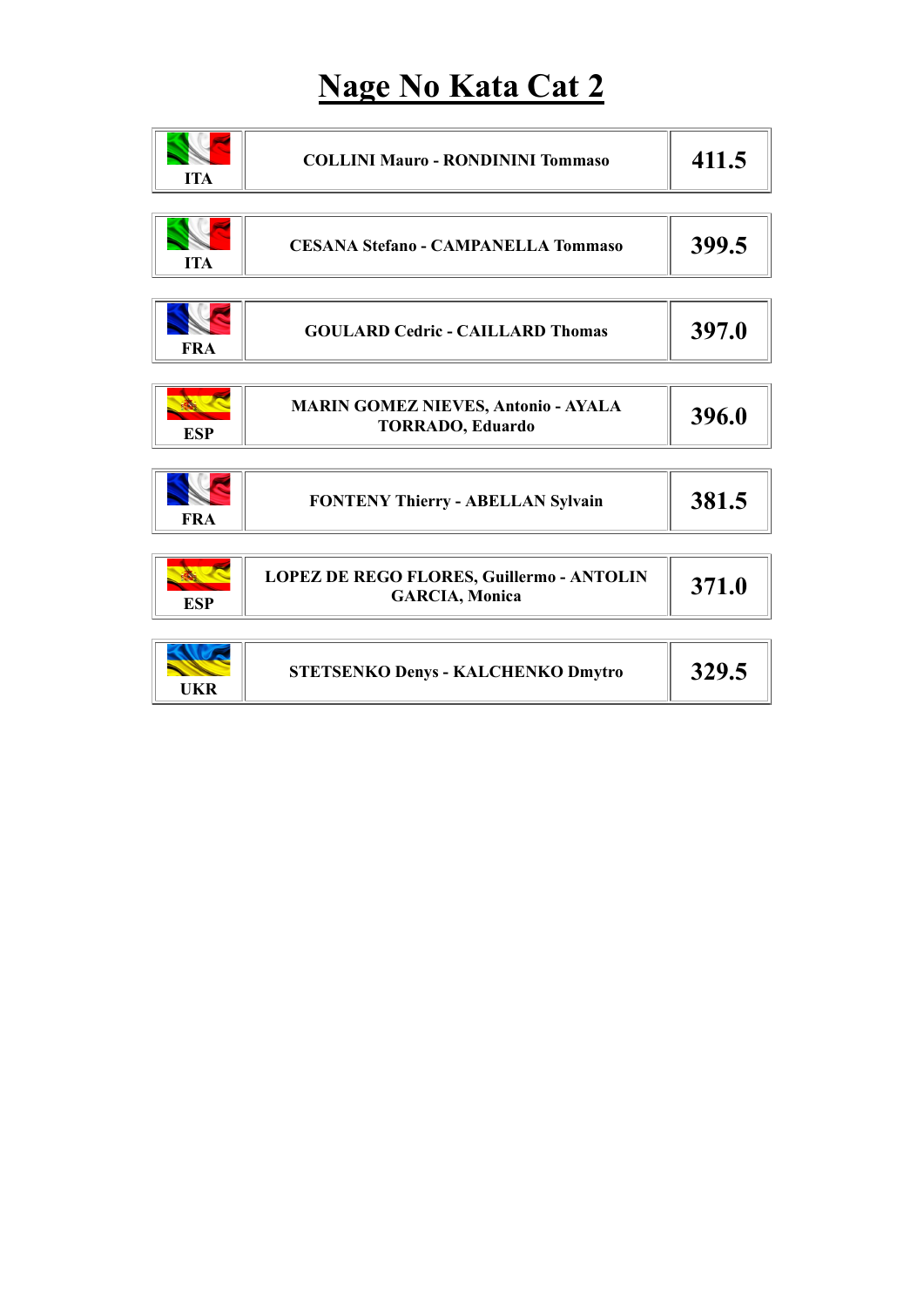# Nage No Kata 1G-1

| <b>RUS</b>                                      | ZHIKHAREV, Nikolai - ZHIKHAREV, Iaroslav        | 246.0 |
|-------------------------------------------------|-------------------------------------------------|-------|
| <b>RUS</b>                                      | FEDOROV, Ivan - GAYAZOV, Egor                   | 243.5 |
| <b>FRA</b>                                      | LOBIER, Arthur - GALLOUZE, Annabelle            | 242.5 |
| <b>FRA</b>                                      | DESMIDT VANBELLE, Charlotte - EL AASRI, Yasmine | 242.5 |
| <b>XV 76</b><br><b>CONTRACTOR</b><br><b>GER</b> | PLATTFAUT, Marie - KLAPPERT, Niklas             | 242.5 |
| <b>FRA</b>                                      | HOFFBECK, Elise - CAZANOVE, Nathan              | 240.5 |
| <b>ITA</b>                                      | <b>DACCI, Riccardo - CAVINA, Alex</b>           | 231.0 |
| <b>ITA</b>                                      | POCCOBELLI, Giulia - BENATTI, Francesca         | 217.5 |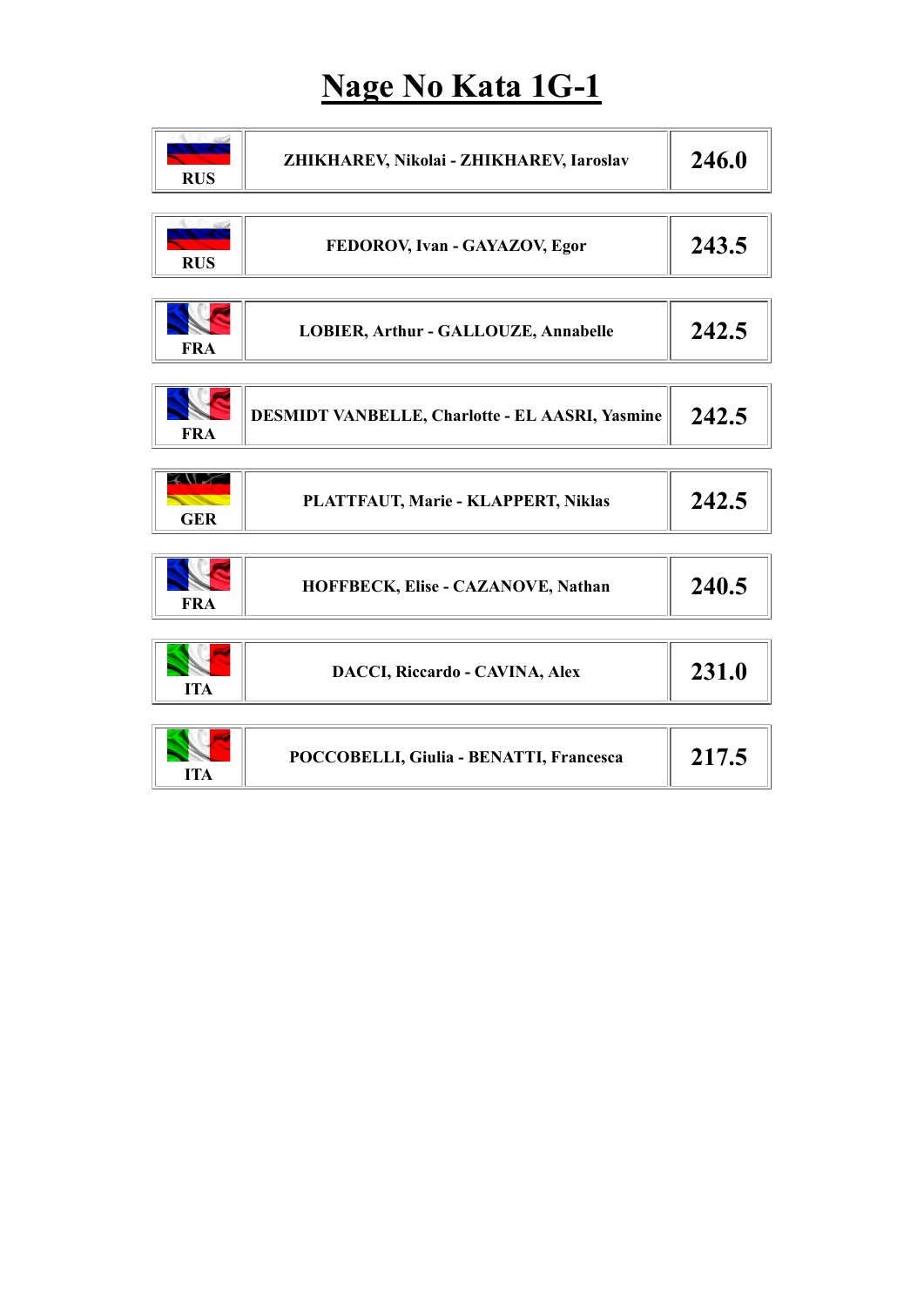## Nage No Kata 1G-2

| <b>FRA</b>                | KRASKA, Victoria - MEDDOUR, Dylan                                 | 251.0 |
|---------------------------|-------------------------------------------------------------------|-------|
| <b>NED</b>                | <b>BAKKER Maarten - NOME Xander</b>                               | 235.0 |
| $2\sqrt{2}$<br><b>GER</b> | DEN RIDDER, Tia - KLAPPERT, Tobias                                | 234.5 |
| <b>FRA</b>                | VALLET, Ruddy - COUBETERGUES, Julian                              | 233.5 |
| <b>BEL</b>                | <b>MAES Larry - CANTELI MESTAS Alexandre</b>                      | 227.5 |
| <b>ESP</b>                | <b>CHAVES GONZALEZ, Jaime - DOMINGUEZ</b><br><b>RODRIGO, Luis</b> | 219.5 |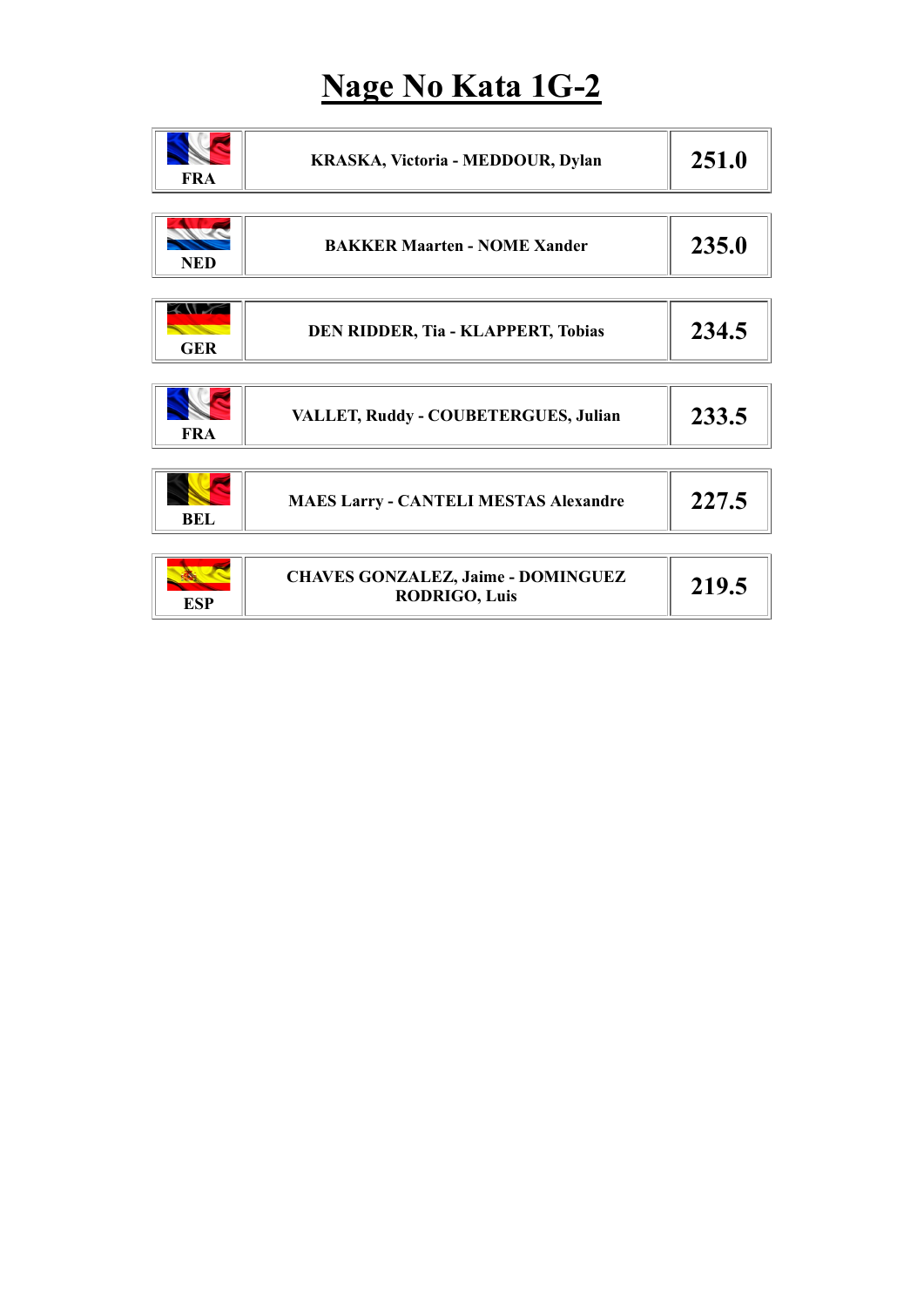### Katame No Kata Cat 1

| <b>BEL</b>                                                                                                                                                                                                                                                       | <b>GILON Nicolas - GILON Jean philippe</b>                            | 408.5 |
|------------------------------------------------------------------------------------------------------------------------------------------------------------------------------------------------------------------------------------------------------------------|-----------------------------------------------------------------------|-------|
| <b>FRA</b>                                                                                                                                                                                                                                                       | <b>FOURMAUX Nicolas - NGUYEN VAN LOC Jean Daniel</b>                  | 400.0 |
| <b>ITA</b>                                                                                                                                                                                                                                                       | <b>FREGNAN Andrea - CORCIONI Pietro</b>                               | 394.0 |
| <b>ESP</b>                                                                                                                                                                                                                                                       | <b>GOICOECHANDIA HUETE. Juan - VILLAR</b><br><b>AGUILERA, Roberto</b> | 390.5 |
| <b>XVV</b><br><b>STATE</b><br><b>GER</b>                                                                                                                                                                                                                         | SIKORA, Miriam - STEINERT, Christian                                  | 385.0 |
| <b>XVV</b><br><u>and a shear that a go that a go that a go that a go that a go that a go that a go that a go that a go that a go the state and in the go that a go that a go that a go the go that a go the go that a go the go that a go the </u><br><b>GER</b> | <b>SCHARF, Christopher - BUCHLER, Sandra</b>                          | 383.5 |
| <b>ESP</b>                                                                                                                                                                                                                                                       | REQUENA Daniel - MEDRANO PEREZ, Alfredo                               | 381.5 |
| <b>NED</b>                                                                                                                                                                                                                                                       | <b>GOOSSENS Peter - VAN RAAK Hans</b>                                 | 374.5 |
| <b>RUS</b>                                                                                                                                                                                                                                                       | YUNG, Dmitriy - SHCHETINSKIY, Sergey                                  | 373.0 |
| <b>ITA</b>                                                                                                                                                                                                                                                       | <b>CHIARA Michael - CORVETTI Marco</b>                                | 369.5 |
| <b>SLO</b>                                                                                                                                                                                                                                                       | PLAZNIK Luka - GOSTENCNIK Zan                                         | 368.5 |
| <b>FRA</b>                                                                                                                                                                                                                                                       | <b>SOWTYS Olivier - GALLOS Charly</b>                                 | 367.5 |
| <b>CRO</b>                                                                                                                                                                                                                                                       | KVOLIK, Ana - VADLJA, Donna                                           | 358.5 |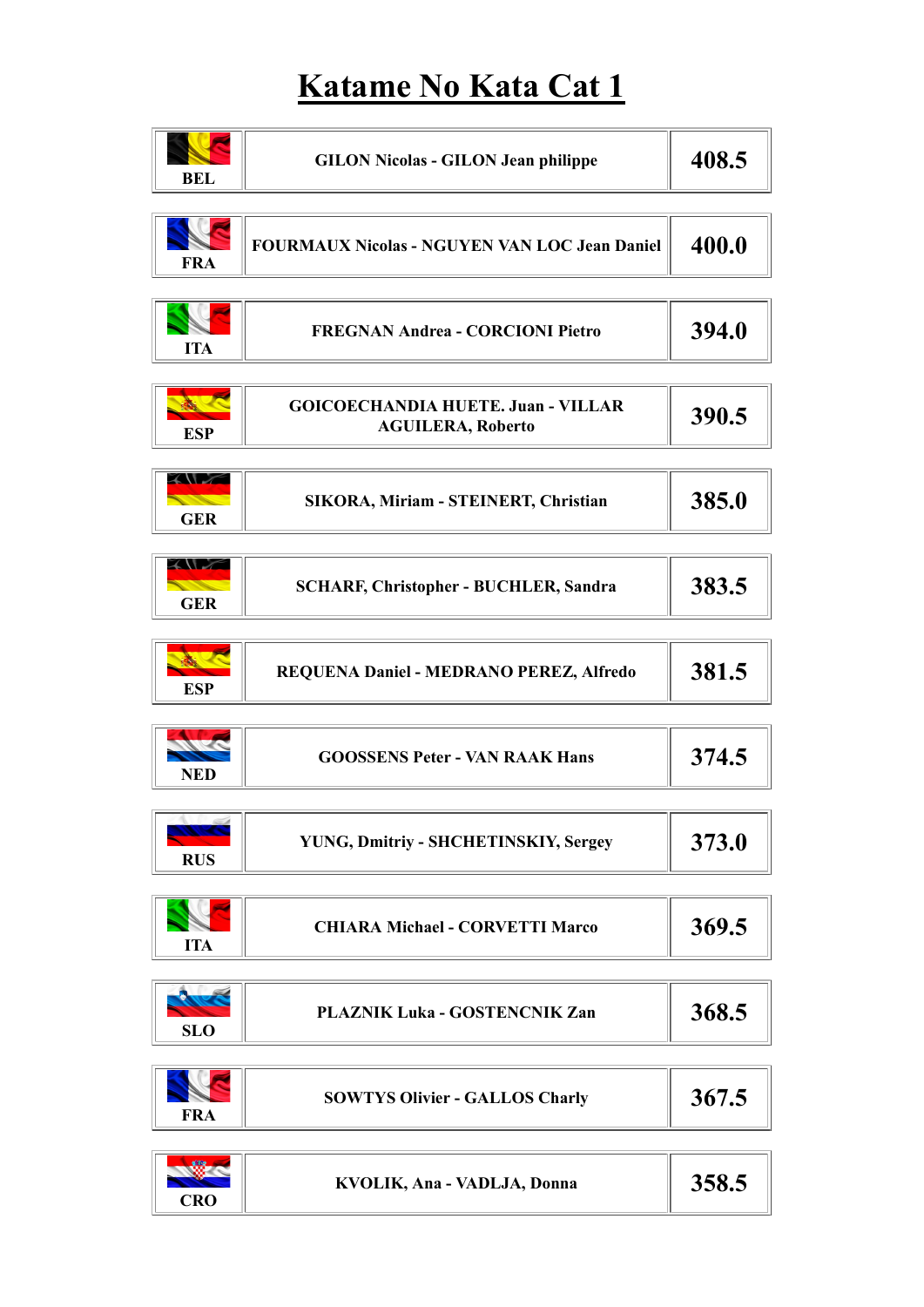

| <b>RUS</b> | <b>GAVRILIUK, Ilia - EZHKOV, Pavel</b>     | 335.5 |
|------------|--------------------------------------------|-------|
| POL        | NIEDOMAGALA, Wojciech - NOWAKOWSKI, Marcin | 334.0 |

 $\mathbb{I}$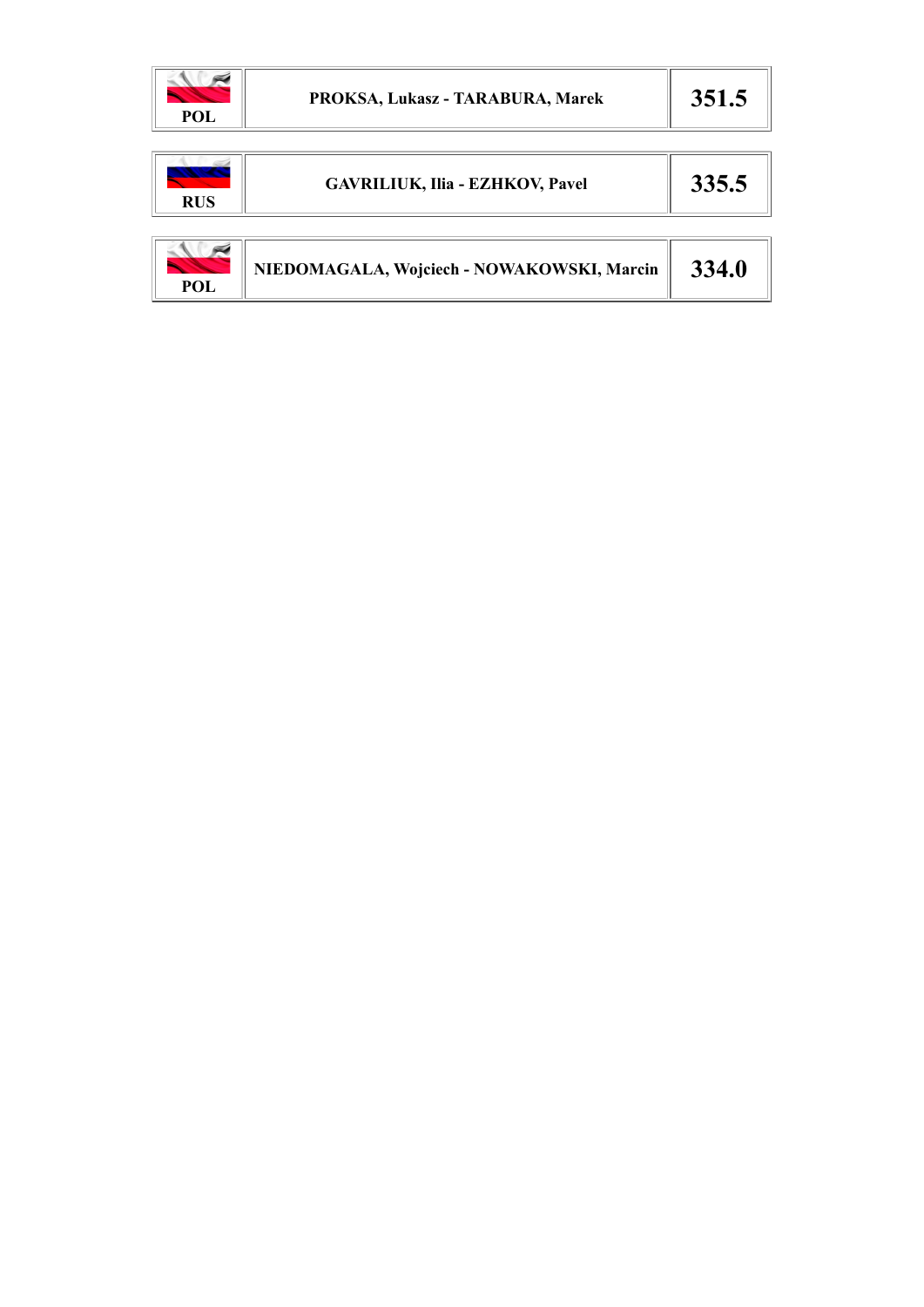## Katame No Kata Cat 2

| <b>ITA</b>                                                     | <b>PROIETTI Stefano - VARAZI Alessandro</b>                          | 401.5 |
|----------------------------------------------------------------|----------------------------------------------------------------------|-------|
| <b>NED</b>                                                     | VAN DER WERFF Tycho - LEFEVERE David                                 | 395.5 |
| <b>BEL</b>                                                     | <b>BARNICH Yvan - LAMBLOT Eddy</b>                                   | 372.0 |
| <b>FRA</b>                                                     | RODRIGUEZ MATYSEK Eloy Carlos - TOUSSAINT<br><b>Vincent-Emmanuel</b> | 370.5 |
| <b>ITA</b>                                                     | <b>CESTER Massimo - MAURI Davide</b>                                 | 365.0 |
| <b>ESP</b>                                                     | JIMENEZ RODRIGUEZ, Felix - PRADO<br><b>BALLESTEROS, Rafael</b>       | 363.5 |
| <b>XVIX</b><br><b>START OF STRAINING COMPANY</b><br><b>GER</b> | KOHLER, Reinhard - MOHR, Jurgen                                      | 360.5 |
| <b>ESP</b>                                                     | <b>GONZALEZ SUAREZ, Vicente - PRENDES RUBIERA</b><br>Angel           | 360.0 |
| a de la<br><b>SUI</b>                                          | <b>STAUFFER Sonia - KUEBLER Michele</b>                              | 346.0 |
| Ñ<br><b>POL</b>                                                | SYPNIEWSKA, Beata - GEMBALCZYK, Sebastian                            | 344.0 |

| <b>TURUNEN Juha - VAYRYNEN Pekka</b><br>JT1.J<br>FIN |  |
|------------------------------------------------------|--|
|------------------------------------------------------|--|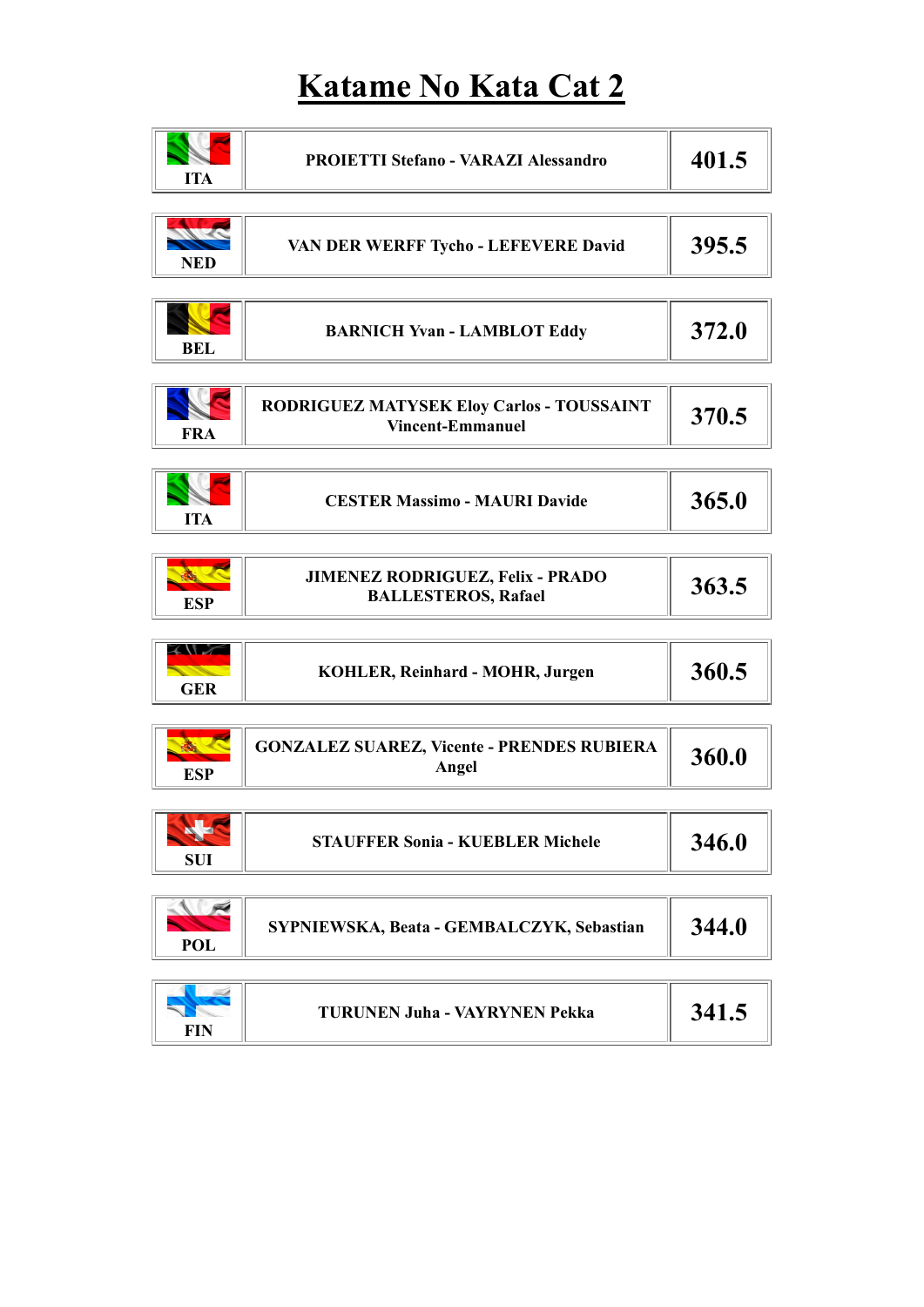## Katame No Kata 1G

| <b>AUT</b> | <b>WENZL Vanessa - HEINRICH Matthias</b>      | 162.0 |
|------------|-----------------------------------------------|-------|
|            |                                               |       |
| <b>RUS</b> | SAVCHENKO, German - ISAKOV, Ivan              | 159.5 |
|            |                                               |       |
| <b>FRA</b> | <b>COUDERC, Evan - COUDERC, Julien</b>        | 156.5 |
|            |                                               |       |
| <b>ESP</b> | SONORA SOTO, Javier - GARCIA SANTONJA, Sergio | 154.5 |
|            |                                               |       |
| <b>NED</b> | SCHOONHOVEN Mitchell - TEUNISSEN Abigail      | 154.5 |
|            |                                               |       |
| <b>RUS</b> | <b>BURMENTEV, Vladislav - SIDOROV, Daniil</b> | 146.5 |
|            |                                               |       |
| <b>SWE</b> | <b>BERGSTRM Lisa - ERIKSSON Petra</b>         | 141.5 |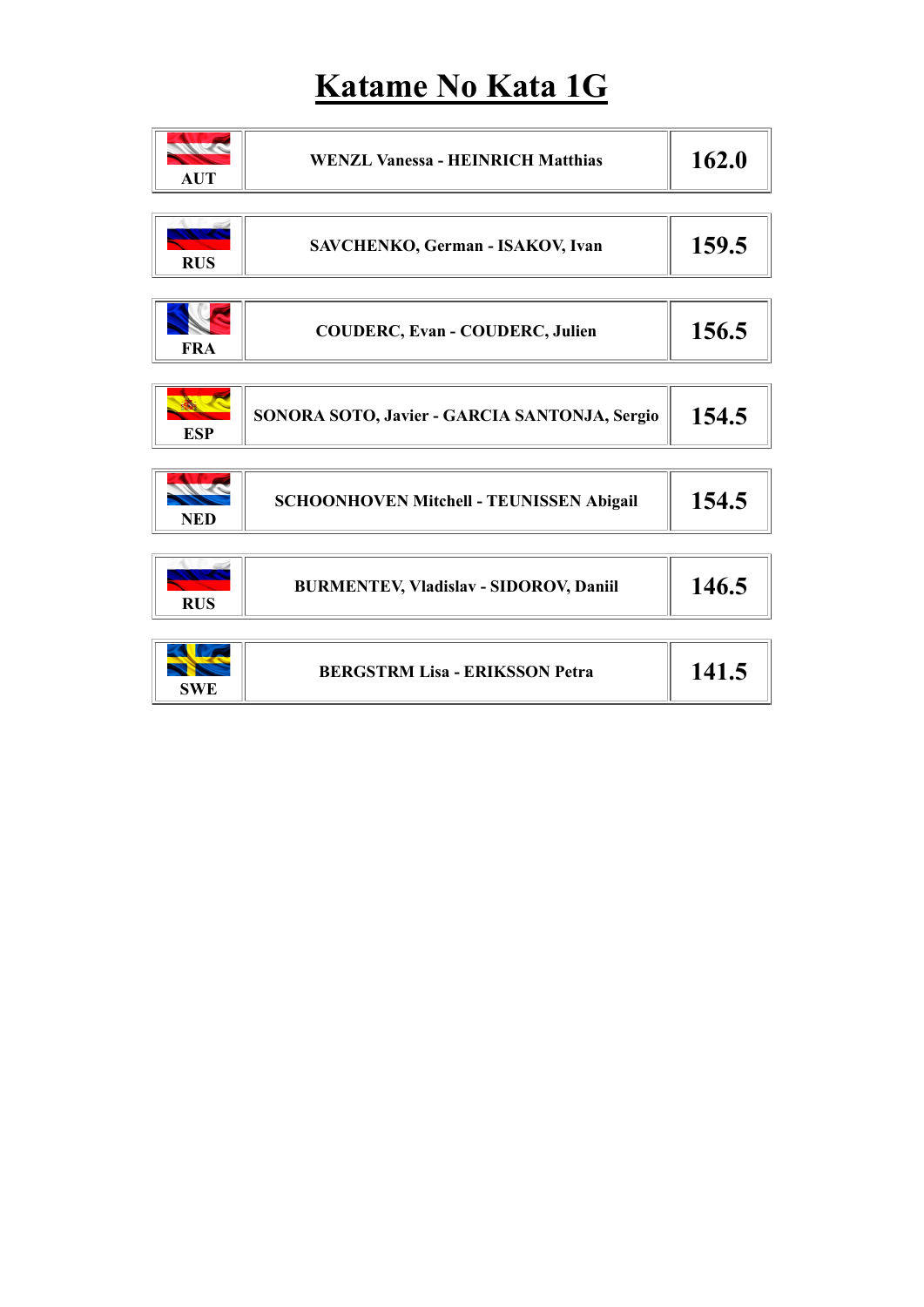# Ju-No Kata Cat 1

| 401.5<br><b>ZAHARIA Alina - CHERU Alina</b><br><b>ROU</b><br>396.5<br><b>COULON Mathieu - HERAS Carole</b><br><b>FRA</b><br>あい こ<br>ARROYO MARTN, Mariano - GARCIA POZOJUAN,<br>394.5<br>Manuel |
|-------------------------------------------------------------------------------------------------------------------------------------------------------------------------------------------------|
|                                                                                                                                                                                                 |
|                                                                                                                                                                                                 |
| <b>ESP</b>                                                                                                                                                                                      |
| R<br>NUZZI HERRERO, Alessandro - NUZZI HERRERO<br>387.5<br>Andrea<br><b>ESP</b>                                                                                                                 |
| Mr C<br>384.5<br>PEINSIPP Hanna - PEINSIPP Paula<br><b>AUT</b>                                                                                                                                  |
| 383.0<br><b>BUGO Laura - BRUNI Barbara</b><br><b>ITA</b>                                                                                                                                        |
| 377.0<br>RUS Dumitrita - TIPA Mihaela<br><b>ROU</b>                                                                                                                                             |
| 361.5<br><b>MANDRACCI Alice - ENRIORE Giovanni</b><br><b>ITA</b>                                                                                                                                |
| <b>SVZ</b><br><b>EXIST</b><br>354.0<br><b>CLEEVELY Lisa - CLEEVELY Victoria</b><br><b>GBR</b>                                                                                                   |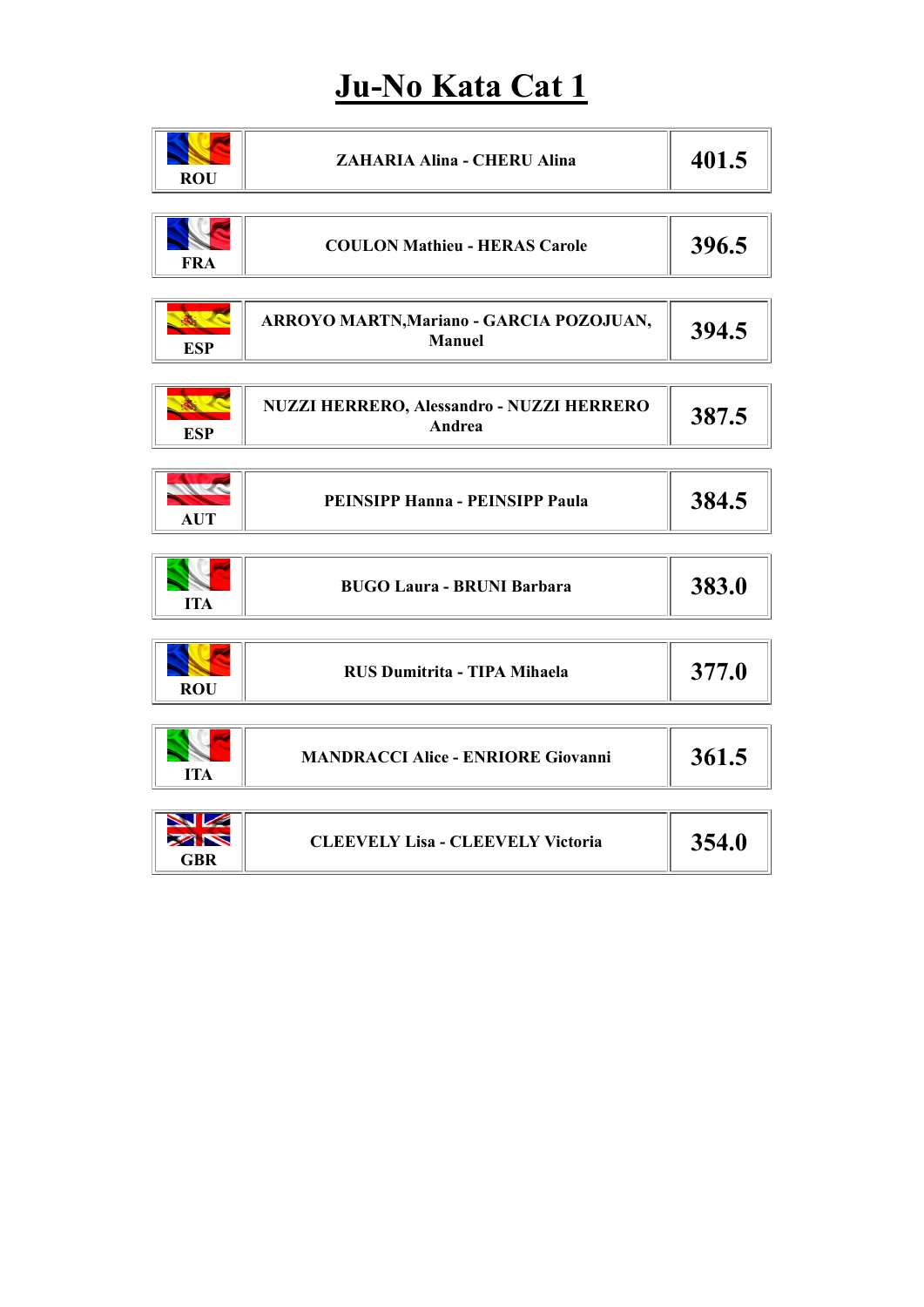## Ju-No Kata Cat 2

| <b>XVI</b><br><b>GER</b>                                                                                                                                                                                                                                         | DAX ROMSWINKEL, Wolfgang - LOOSEN, Ulla                        | 419.5 |
|------------------------------------------------------------------------------------------------------------------------------------------------------------------------------------------------------------------------------------------------------------------|----------------------------------------------------------------|-------|
| <b>ITA</b>                                                                                                                                                                                                                                                       | TARABELLI Giovanni - TARABELLI Angelica                        | 403.5 |
| <b>FRA</b>                                                                                                                                                                                                                                                       | <b>WIRTZ Emmanuel - VOINDROT Armelle</b>                       | 400.5 |
| <b>CRO</b>                                                                                                                                                                                                                                                       | GRBA, Zoran - URSICIC, Sandra                                  | 393.0 |
| <b>No.</b><br><b>SUI</b>                                                                                                                                                                                                                                         | <b>BENEY Fabrice - JEANNERET BERRUEX Laurence</b>              | 389.5 |
| <b>ITA</b>                                                                                                                                                                                                                                                       | <b>CALUGI Marco - CALUGI Martina</b>                           | 383.0 |
| <b>FRA</b>                                                                                                                                                                                                                                                       | <b>LEROY Nicolas - LAUDET Jeremie</b>                          | 378.5 |
| <b>ANT</b><br><u>the contract of the contract of the contract of the contract of the contract of the contract of the contract of the contract of the contract of the contract of the contract of the contract of the contract of the contract </u><br><b>GER</b> | <b>BROCKEL, Ulrich - BROCKEL, Elke</b>                         | 378.0 |
| HA<br><b>SUI</b>                                                                                                                                                                                                                                                 | <b>KOCH Thomas - PILLER Madeleine</b>                          | 370.0 |
| <b>ESP</b>                                                                                                                                                                                                                                                       | BERROCAL MALPARTIDA, Antonio - BERROCAL<br>ELU, Cristina       | 369.0 |
| <b>ALL SECTION</b><br><b>ESP</b>                                                                                                                                                                                                                                 | RODRIGUEZ CUETO, Juan P. - RODRIGUEZ<br><b>MARTINEZ, Elena</b> | 367.0 |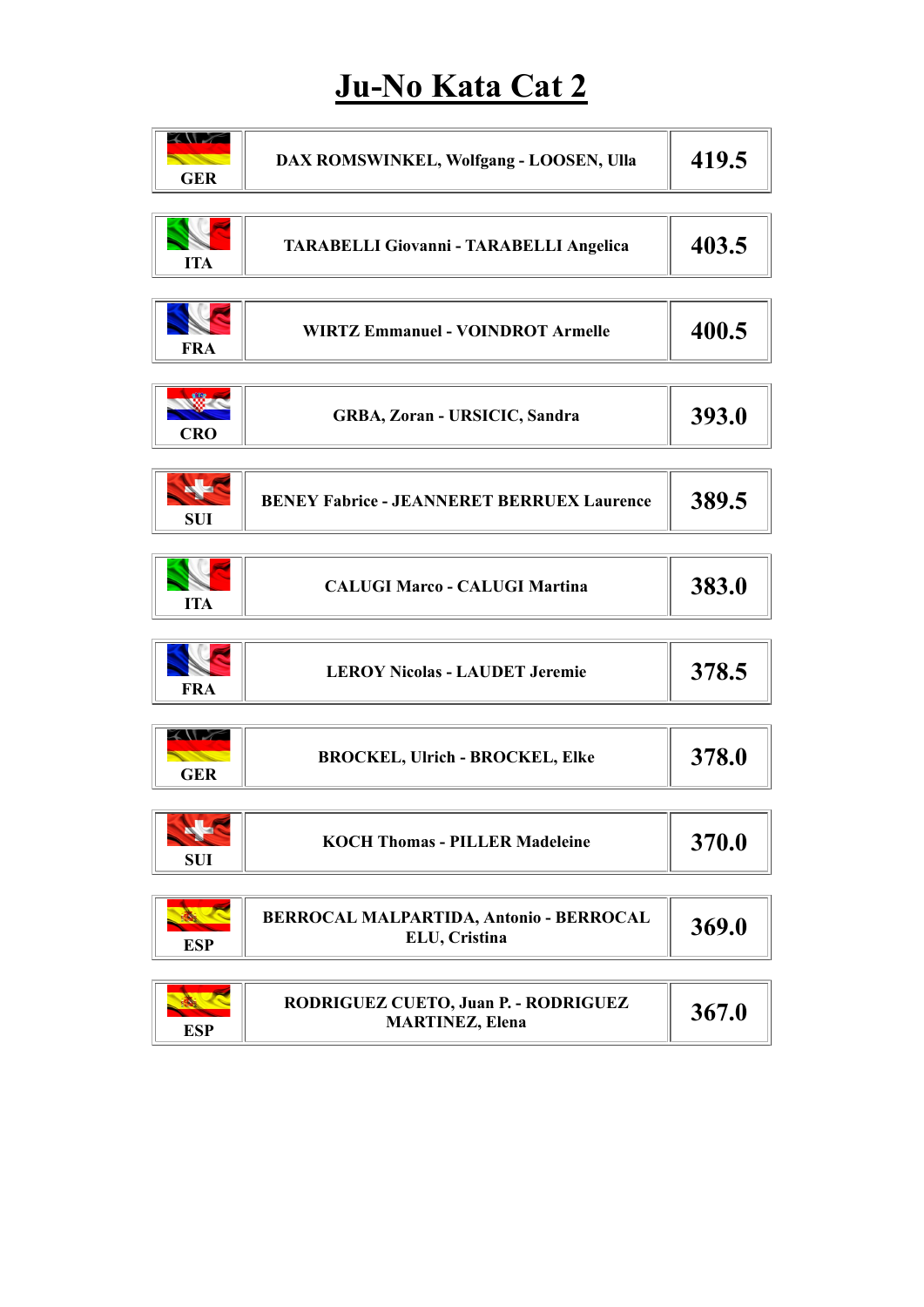## Ju-No Kata 1G

| <b>ITA</b> | FRANZINA, Carlotta - FRANZINA, Camilla               | 161.0 |
|------------|------------------------------------------------------|-------|
| <b>ESP</b> | MARTIN-CONSUEGRA, Javier - BLAZQUEZ GOMEZ,<br>Daniel | 142.5 |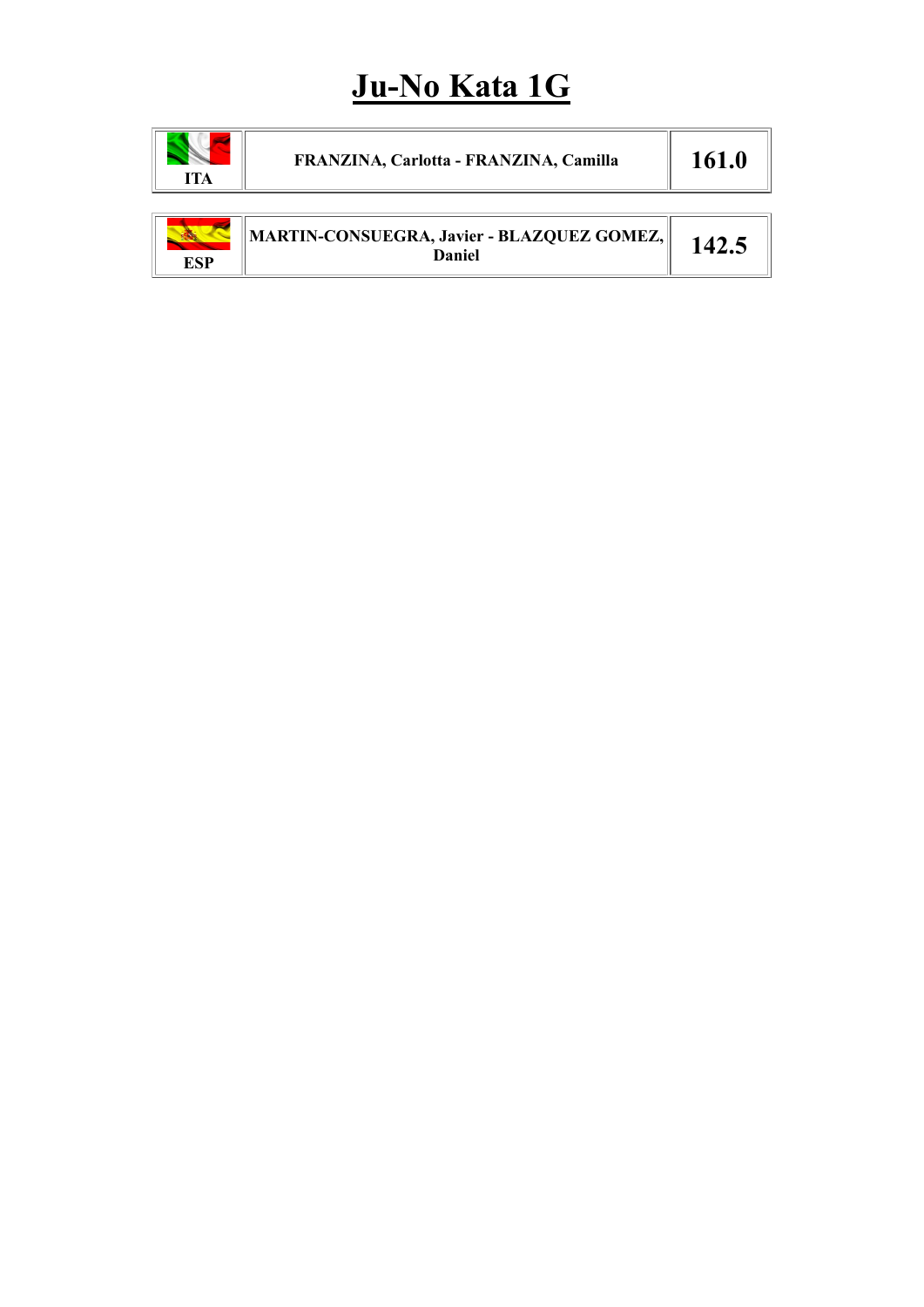# kime No Kata Cat 1

| <b>FRA</b> | <b>MARQUES Gregory - BEGA Stephane</b>         | 530.5 |
|------------|------------------------------------------------|-------|
| <b>FRA</b> | <b>RIEFFEL Gregory - LEGER Philippe</b>        | 523.0 |
| <b>ITA</b> | <b>TOMMASI Enrico - GAINELLI Giulio</b>        | 510.0 |
| <b>NED</b> | <b>FRANSEN Mischa - FRANSEN Yoeri</b>          | 506.5 |
| <b>ITA</b> | FERRETI, Yuri - GIANI CONTINI, Andrea          | 506.0 |
| <b>ESP</b> | CORUJO PRADO, Mario - DIAZ MARTINEZ, Esteban   | 504.0 |
| <b>ESP</b> | <b>GIL PEREZ, Ruben - LECHON LIDON, Victor</b> | 491.0 |
| <b>POL</b> | ZAJAC, Zbigniew - PILCH, Michal                | 463.0 |
| <b>CRO</b> | KALINIC, Ivana - LOVRIC-JOVANOVIC, Tatjana     | 176.5 |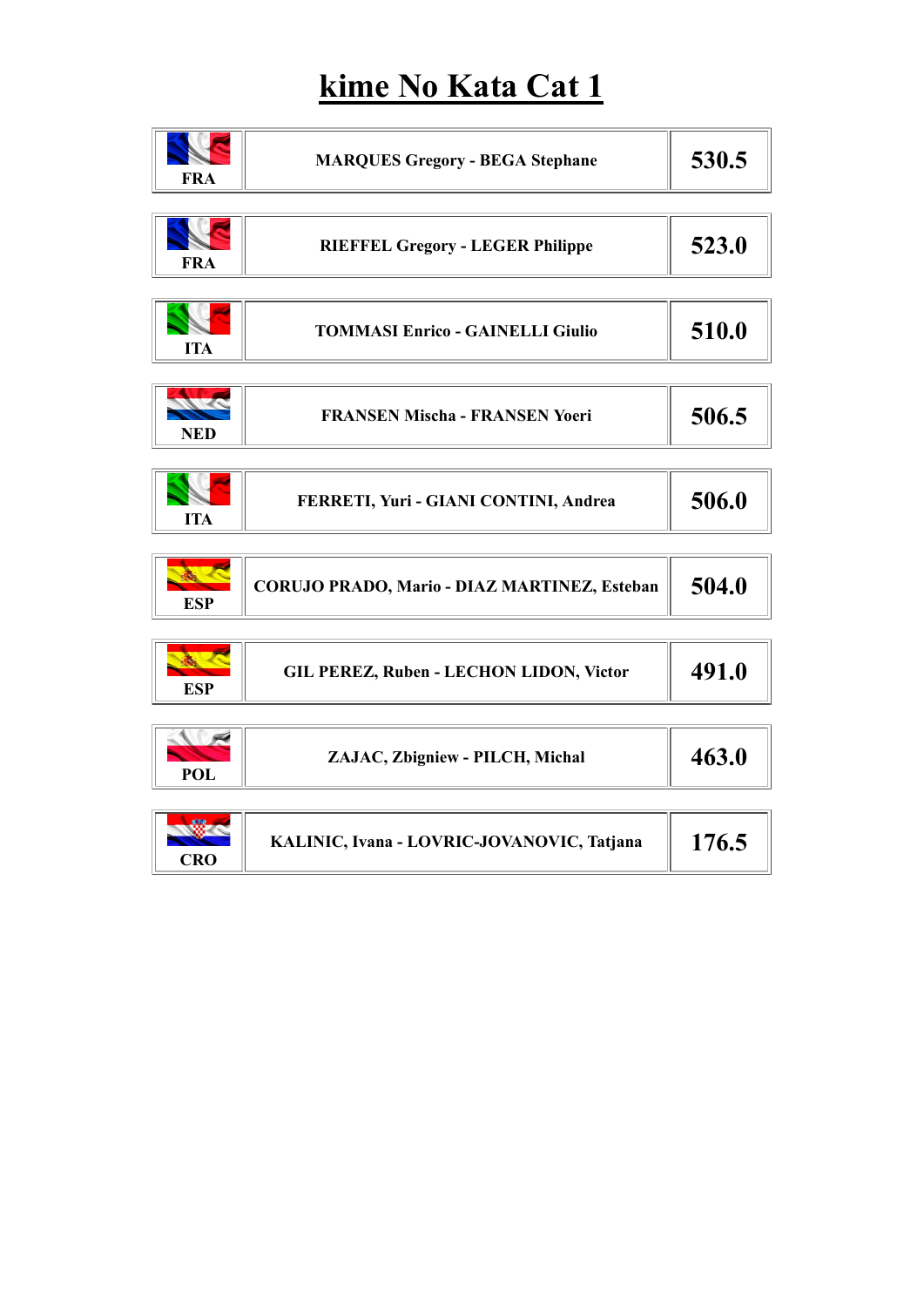### kime No Kata Cat 2

| <b>FRA</b>          | <b>JEUFFROY Michel - JEUFFROY Laurent</b>                | 527.5 |
|---------------------|----------------------------------------------------------|-------|
| <b>FRA</b>          | <b>CHANTEPY Christophe - VALLOS Yann</b>                 | 512.0 |
| <b>FIN</b>          | RYYPPO Marko - ALALUUKAS Juha                            | 506.0 |
| <b>ESP</b>          | VICENS SIQUIER, Miguel Angel - VICENS SIQUIER,<br>Antoni | 505.0 |
| Mr. C<br><b>AUT</b> | <b>HATZL Robert - WINTER Franz</b>                       | 479.5 |
| <b>BEL</b>          | <b>VANDEKERCHOVE Yanick - MINNOY Patrick</b>             | 476.5 |
| <b>ITA</b>          | <b>CAVECCHIA Luca - PASQUINUZZI Omar</b>                 | 471.0 |
| <b>FIN</b>          | HENTTONEN Markku - PALOSVIRTA Pia                        | 470.0 |
| <b>ITA</b>          | <b>SELLA Valter - RIZZI Sergio</b>                       | 430.0 |
|                     |                                                          |       |

| ESP | SERRANO TENORIO, Miguel A. - HUERTAS ARIAS,<br>Fernando | 406.0 |
|-----|---------------------------------------------------------|-------|
|-----|---------------------------------------------------------|-------|

| <b>POL</b> | TARASZKIEWICZ, Robert - TARASZKIEWICZ,<br>Michal | 369.0 |
|------------|--------------------------------------------------|-------|
|------------|--------------------------------------------------|-------|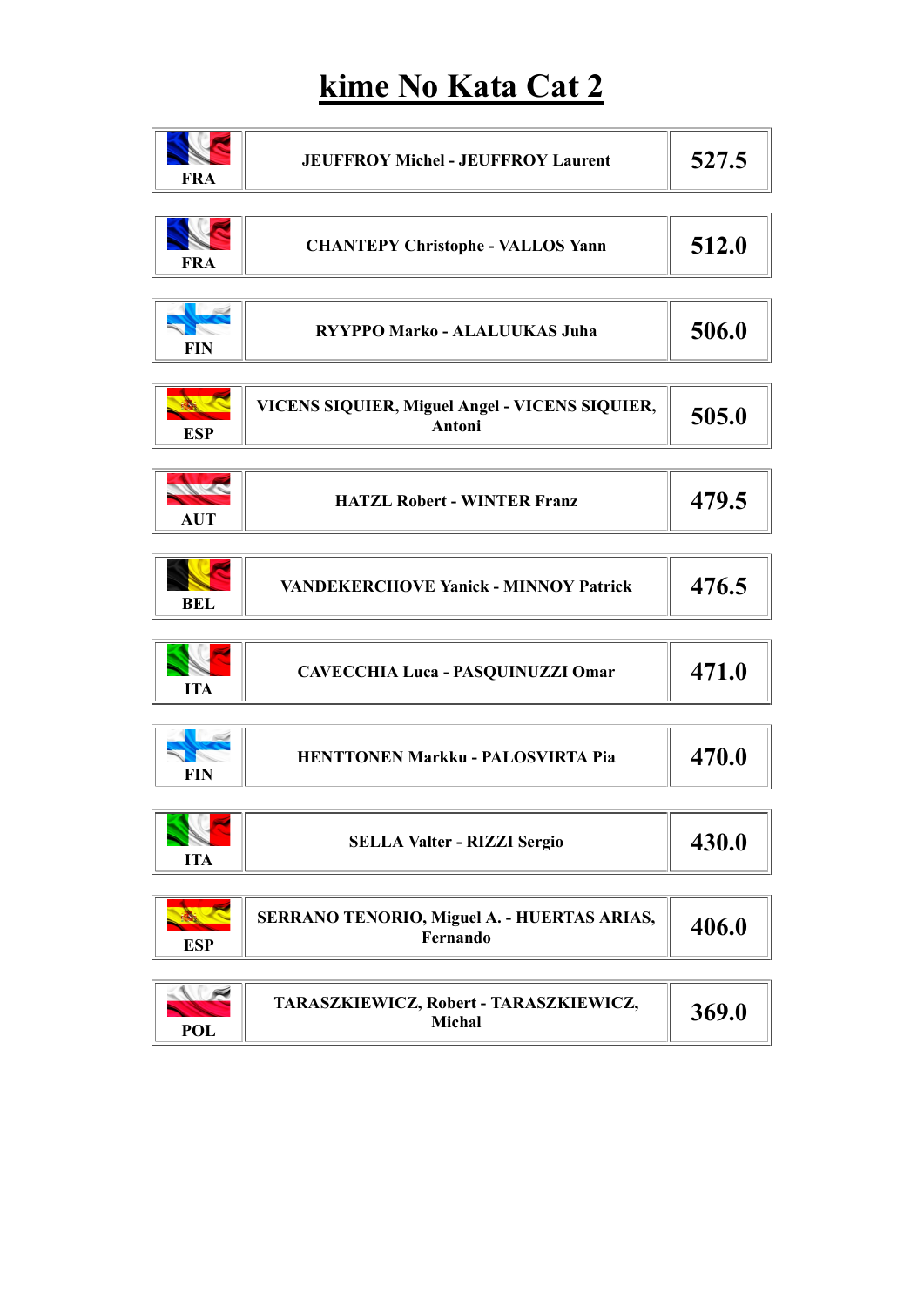## Goshin Jutsu Cat 1

| <b>ESP</b>                                 | PUIGSERVER SANSO, Juana - GAYA PUIGSERVER,<br><b>Llorenc</b> | 519.0 |
|--------------------------------------------|--------------------------------------------------------------|-------|
| <b>ESP</b>                                 | <b>OBRADOR MAS, Antonio - MARCOS RODRIGUEZ,</b><br>Pedro     | 517.5 |
| <b>XVV</b><br><b>STATE</b><br><b>GER</b>   | <b>GOLDSCHMIDT, Jennifer - BERGMANN, Sebastian</b>           | 506.5 |
| <b>FRA</b>                                 | <b>BEN TEKFA Kamel - LACROIX Alexis</b>                      | 506.5 |
| <b>ITA</b>                                 | <b>LOI Sergio - GUZZO Giuseppe</b>                           | 498.0 |
| <b>XANDA</b><br><b>STATE</b><br><b>GER</b> | FREIMUTH, Andreas - SCHMIDT, Eike Alexander                  | 482.5 |
| <b>ITA</b>                                 | <b>PLACIDI Ilaria - PLACIDI Nicola</b>                       | 454.0 |
| <b>SUI</b>                                 | <b>STAUFFER IMBODEN Karine - LOY Karine</b>                  | 452.0 |
| WZ<br><b>XXX</b><br><b>GBR</b>             | <b>CLEEVELY Ricky - BANNISTER Richard</b>                    | 445.0 |